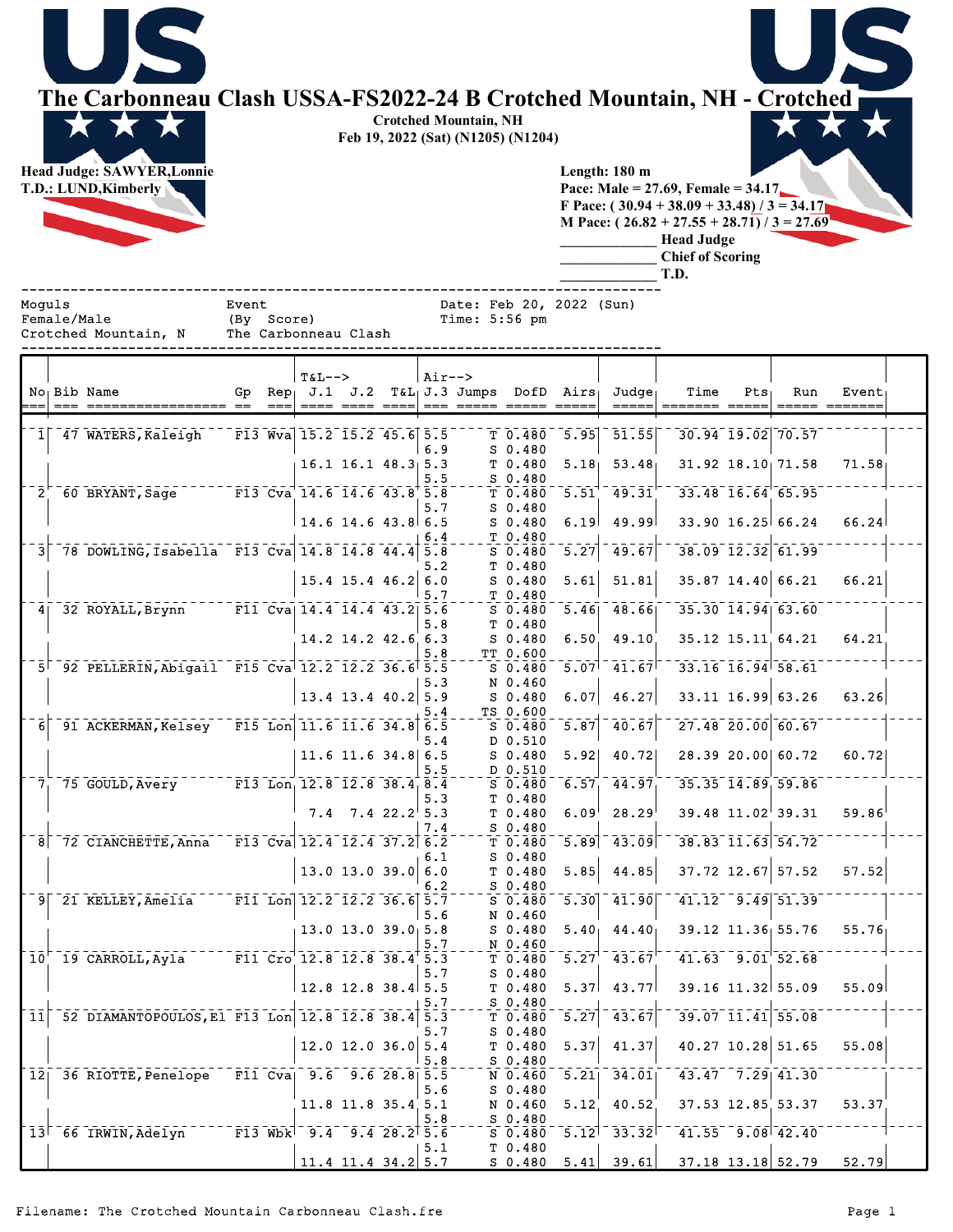Female/Male (By Score) Time: 5:56 pm Crotched Mountain, N The Carbonneau Clash

|                            |                                                  |           | $T&L-->$                                                                                                                                                                                                          |         |                          | $Air--$    |                 |                        |                   |                                                                        |                                        |     |                                 |                    |  |
|----------------------------|--------------------------------------------------|-----------|-------------------------------------------------------------------------------------------------------------------------------------------------------------------------------------------------------------------|---------|--------------------------|------------|-----------------|------------------------|-------------------|------------------------------------------------------------------------|----------------------------------------|-----|---------------------------------|--------------------|--|
|                            | No Bib Name                                      | Gp        | Rep $J.1$ $J.2$                                                                                                                                                                                                   |         |                          |            | $T&L$ J.3 Jumps | DofD<br>===== =====    | Airs              | Judge                                                                  | Time                                   | Pts | Run                             | Event              |  |
|                            |                                                  |           |                                                                                                                                                                                                                   |         |                          | 5.6        |                 | $T$ 0.480              |                   |                                                                        |                                        |     |                                 |                    |  |
|                            | 14 63 ROTHE, Annah                               |           | F13 Cva 13.6 13.6 40.8 5.9                                                                                                                                                                                        |         |                          |            |                 | $D \overline{0.510}$   | 6.30              | 47.10                                                                  | 45.82                                  |     | $-5.08$ 52.18                   |                    |  |
|                            |                                                  |           |                                                                                                                                                                                                                   |         |                          | 5.5        |                 | TS 0.600               |                   |                                                                        |                                        |     |                                 |                    |  |
|                            |                                                  |           |                                                                                                                                                                                                                   |         | $13.4$ 13.4 40.2 5.5     |            |                 | D 0.510                | 6.04              | 46.24                                                                  | 46.58                                  |     | 4.37 50.61                      | 52.18              |  |
| 15 <sub>l</sub>            | 73 OPPENHEIM, Brooke F13 Lon 5.6 5.6 16.8        |           |                                                                                                                                                                                                                   |         |                          | 5.4<br>5.0 |                 | TS 0.600<br>T 0.480    | 6.00              | 22.80                                                                  |                                        |     | $43.61 - 7.15$ 29.95            |                    |  |
|                            |                                                  |           |                                                                                                                                                                                                                   |         |                          | 6.0        |                 | TS 0.600               |                   |                                                                        |                                        |     |                                 |                    |  |
|                            |                                                  |           |                                                                                                                                                                                                                   |         | $11.8$ 11.8 35.4 5.6     |            |                 | T <sub>0.480</sub>     | 5.51              | 40.91                                                                  |                                        |     | 39.30 11.19 52.10               | 52.10              |  |
|                            |                                                  |           |                                                                                                                                                                                                                   |         |                          | 5.9        |                 | $S$ 0.480              |                   |                                                                        |                                        |     |                                 |                    |  |
|                            | 16 62 CARRIERE, Dani                             |           | $\overline{F13}$ Wbk $11.2$ $11.2$ 33.6 3.0                                                                                                                                                                       |         |                          |            |                 | N 0.460                | 3.97              | 37.57                                                                  |                                        |     | $36.09$ $14.20$ $51.77$         |                    |  |
|                            |                                                  |           |                                                                                                                                                                                                                   |         |                          | 5.4        |                 | $S_0.480$              |                   |                                                                        |                                        |     | 40.35 10.21 50.92               |                    |  |
|                            |                                                  |           |                                                                                                                                                                                                                   |         | 11.7 11.7 35.1 5.8       | 5.9        |                 | $S$ 0.480<br>T 0.480   | 5.61              | 40.71                                                                  |                                        |     |                                 | 51.77              |  |
|                            | 17 25 PRESTON, Hazel F11 Lon 11.6 11.6 34.8 5.5  |           |                                                                                                                                                                                                                   |         |                          |            |                 | $S$ 0.480              | 5.07              | 39.87                                                                  |                                        |     | $39.00$ $11.47$ $51.34$         |                    |  |
|                            |                                                  |           |                                                                                                                                                                                                                   |         |                          | 5.3        |                 | N 0.460                |                   |                                                                        |                                        |     |                                 |                    |  |
|                            |                                                  |           |                                                                                                                                                                                                                   |         | $10.6$ 10.6 31.8 5.6     |            |                 | $S$ 0.480              | 5.16              | 36.96                                                                  |                                        |     | $42.32$ $8.36$ $45.32$          | 51.34              |  |
|                            |                                                  |           |                                                                                                                                                                                                                   |         |                          | 5.4        |                 | N 0.460                |                   |                                                                        |                                        |     |                                 |                    |  |
|                            | $18$ $22$ HENSON, Anna                           |           | $\overline{\text{F11 }} \text{Cro} \overline{\text{11.6 }} \overline{\text{11.6 }} \overline{\text{34.8}} \overline{\text{5.3}}$                                                                                  |         |                          | 5.4        |                 | N 0.460<br>$S_0.480$   | 5.02              | 39.82                                                                  |                                        |     | $45.53 - 5.36$ 45.18            |                    |  |
|                            |                                                  |           |                                                                                                                                                                                                                   |         | 13.2 13.2 39.6 5.2       |            |                 | T 0.480                | 5.27              | 44.87                                                                  | 44.91                                  |     | 5.94 50.81                      | 50.81              |  |
|                            |                                                  |           |                                                                                                                                                                                                                   |         |                          | 5.8        |                 | $S$ 0.480              |                   |                                                                        |                                        |     |                                 |                    |  |
| 19.                        | 74 O'NEILL, Cara                                 |           | $\overline{F13}$ Wva, 13.0 13.0 39.0 5.1                                                                                                                                                                          |         |                          |            |                 | N 0.460                | 5.02              | 44.02                                                                  |                                        |     | $44.33 - 6.48, 50.50$           |                    |  |
|                            |                                                  |           |                                                                                                                                                                                                                   |         |                          | 5.6        |                 | $S_0.480$              |                   |                                                                        |                                        |     |                                 |                    |  |
|                            |                                                  |           |                                                                                                                                                                                                                   |         | $12.8$ 12.8 38.4 5.1     | 5.5        |                 | N 0.460<br>$S$ 0.480   | 4.98              | 43.38                                                                  | 44.10                                  |     | $6.70^{+}50.08$                 | 50.50              |  |
|                            | 20 31 COOK, Merritt                              |           | $\bar{r}$ $\bar{r}$ $\bar{1}$ $\bar{1}$ $\bar{c}$ $\bar{v}$ $\bar{a}$ $\bar{1}$ $\bar{1}$ $\bar{0}$ $\bar{0}$ $\bar{1}$ $\bar{1}$ $\bar{0}$ $\bar{0}$ $\bar{3}$ $\bar{3}$ $\bar{0}$ $\bar{0}$ $\bar{5}$ $\bar{7}$ |         |                          |            |                 | N 0.460                | 5.26              | 38.26                                                                  | $\overline{52.65}$                     |     | 38.26                           |                    |  |
|                            |                                                  |           |                                                                                                                                                                                                                   |         |                          | 5.5        |                 | $S_0.480$              |                   |                                                                        |                                        |     |                                 |                    |  |
|                            |                                                  |           |                                                                                                                                                                                                                   |         | $14.2$ 14.2 42.6         | 5.4        |                 | $S$ 0.480              | 4.79              | 47.39                                                                  | 49.46                                  |     | 1.68 49.07                      | 49.07              |  |
|                            |                                                  |           |                                                                                                                                                                                                                   |         |                          | 4.8        |                 | N 0.460                |                   |                                                                        |                                        |     |                                 |                    |  |
| 21                         | 5 HEWITT, Lillian                                |           | $F09$ $Cr0$ $8.8$ $8.8$ $26.4$ $5.4$                                                                                                                                                                              |         |                          |            |                 | N 0.460                | 5.12              | 31.52                                                                  |                                        |     | $46.45 - 4.49$ 36.01            |                    |  |
|                            |                                                  |           |                                                                                                                                                                                                                   |         | $12.4$ $12.4$ $37.2$ 5.6 | 5.5        |                 | $S_0.480$<br>N 0.460   | $5.25_1$          | 42.45                                                                  |                                        |     | 46.57 4.38 46.83                | 46.83              |  |
|                            |                                                  |           |                                                                                                                                                                                                                   |         |                          | 5.6        |                 | $S$ 0.480              |                   |                                                                        |                                        |     |                                 |                    |  |
|                            | $22F$ 20 COTHEY, Elsie                           |           | $F11$ Lon <sup>-3.2-3.2</sup> 9.65.5                                                                                                                                                                              |         |                          |            |                 | $S$ 0.480              | 2.64              | $\bar{1}\bar{2}\bar{.}\bar{2}\bar{4}$                                  |                                        |     | $50.27 - 0.92$ <sup>13.16</sup> |                    |  |
|                            |                                                  |           |                                                                                                                                                                                                                   |         |                          | . 0        |                 |                        |                   |                                                                        |                                        |     |                                 |                    |  |
|                            |                                                  |           |                                                                                                                                                                                                                   |         | $10.8$ 10.8 32.4 5.4     |            |                 | $S_0.480$              | 4.98              | 37.38                                                                  | 45.37                                  |     | $5.51$ 42.89                    | 42.89              |  |
| $\overline{2}\overline{3}$ | 7 CRONIN, Adalynn                                |           | $F09$ Lon 10.3 10.3 30.9                                                                                                                                                                                          |         |                          | 5.2<br>5.4 |                 | N 0.460<br>$S$ 0.480   | 4.93              | 35.83                                                                  | $50.24$ <sup>-</sup>                   |     | $\sqrt{0.95}$ 36.78             |                    |  |
|                            |                                                  |           |                                                                                                                                                                                                                   |         |                          | 5.1        |                 | N 0.460                |                   |                                                                        |                                        |     |                                 |                    |  |
|                            |                                                  |           |                                                                                                                                                                                                                   |         | $10.8$ 10.8 32.4 5.8     |            |                 | $S$ 0.480              | 5.21              | 37.61                                                                  | 45.67                                  |     | $5.23 \mid 42.84$               | 42.84              |  |
|                            |                                                  |           |                                                                                                                                                                                                                   |         |                          | 5.3        |                 | N 0.460                |                   |                                                                        |                                        |     |                                 |                    |  |
|                            | 24 80 WHITE, Taylor F13 Spe 8.8 8.8 26.4 5.5     |           |                                                                                                                                                                                                                   |         |                          |            |                 | $S$ 0.480              | 4.89              | 31.29                                                                  |                                        |     | $39.24$ $11.25$ $42.54$         |                    |  |
|                            |                                                  |           |                                                                                                                                                                                                                   |         | 8.9 8.9 26.7 5.7         | 4.9        |                 | N 0.460<br>$S_0.480$   | 5.48              | 32.18                                                                  |                                        |     | 44.87 5.97 38.15                | 42.54              |  |
|                            |                                                  |           |                                                                                                                                                                                                                   |         |                          | 5.4        |                 | K 0.510                |                   |                                                                        |                                        |     |                                 |                    |  |
|                            | 25 45 VAN METER, Saskia F13 Lon 4.4 4.4 13.2 5.2 |           |                                                                                                                                                                                                                   |         |                          |            |                 | N 0.460                | 4.83 <sup>†</sup> |                                                                        | 18.03 1:04.67                          |     | ∣18.03                          |                    |  |
|                            |                                                  |           |                                                                                                                                                                                                                   |         |                          | 5.1        |                 | $S_0.480$              |                   |                                                                        |                                        |     |                                 |                    |  |
|                            |                                                  |           |                                                                                                                                                                                                                   |         | $12.1$ 12.1 36.3 5.6     |            |                 | $S_0.480$              | 5.11              |                                                                        | $41.41 \mid 1:00.11$                   |     | 41.41                           | 41.41              |  |
|                            | 26 51 SAVITCH, Eve F13 Cro                       |           |                                                                                                                                                                                                                   |         | dnf                      | 5.3        |                 | N 0.460                | dnf               |                                                                        | (none)                                 |     | dnf                             |                    |  |
|                            |                                                  |           |                                                                                                                                                                                                                   |         |                          |            |                 |                        |                   |                                                                        |                                        |     |                                 |                    |  |
|                            |                                                  |           |                                                                                                                                                                                                                   |         | $11.2$ 11.2 33.6 5.3     |            |                 | S 0.480                | 4.88              | 38.48                                                                  | 53.49                                  |     | 38.48                           | 38.48              |  |
|                            |                                                  |           |                                                                                                                                                                                                                   |         |                          | 5.1        |                 | N 0.460                |                   |                                                                        |                                        |     |                                 |                    |  |
| 27 <sub>1</sub>            | 8 DIAMANTOPOULOS, Ca F09 Lon, 6.4 6.4 19.2, 5.0  |           |                                                                                                                                                                                                                   |         |                          |            |                 | N 0.460                | 4.84              | 24.04.                                                                 |                                        |     | $46.44$ $4.50$ 28.54            |                    |  |
|                            |                                                  |           | 8.0                                                                                                                                                                                                               |         | 8.024.05.5               | 5.3        |                 | $S$ 0.480<br>$S$ 0.480 | 5.07              | 29.07                                                                  |                                        |     | $43.16$ $7.58$ 36.65            | $36.65^{\circ}$    |  |
|                            |                                                  |           |                                                                                                                                                                                                                   |         |                          | 5.3        |                 | N 0.460                |                   |                                                                        |                                        |     |                                 |                    |  |
|                            | 28 44 KELLOGG, Somers                            |           | $\sqrt{17.4}$ 7.4 7.4 22.2 5.4                                                                                                                                                                                    |         |                          |            |                 | N 0.460                | 5.07              | $\left  \overline{2}\overline{7}\cdot \overline{2}\overline{7}\right $ |                                        |     | $\overline{50.15}$ 1.03 28.30   |                    |  |
|                            |                                                  |           |                                                                                                                                                                                                                   |         |                          | 5.4        |                 | $S_0.480$              |                   |                                                                        |                                        |     |                                 |                    |  |
|                            |                                                  |           | 8.6                                                                                                                                                                                                               |         | 8.625.85.2               | 5.5        |                 | N 0.460<br>$S$ 0.480   | 5.03              | 30.83                                                                  |                                        |     | 49.40 1.73 32.56                | 32.56              |  |
|                            | 29 46 CAOLA, Noelle                              | $F13$ Gou |                                                                                                                                                                                                                   | dns dns | dns                      |            |                 |                        | dns               | dns                                                                    |                                        |     | dns                             |                    |  |
|                            |                                                  |           |                                                                                                                                                                                                                   |         |                          |            |                 |                        |                   |                                                                        |                                        |     |                                 |                    |  |
|                            |                                                  |           | dns                                                                                                                                                                                                               |         | dns dns                  |            |                 |                        | $dns_1$           | dns                                                                    |                                        |     | dns                             | dns                |  |
|                            |                                                  |           |                                                                                                                                                                                                                   |         |                          |            |                 |                        |                   |                                                                        |                                        |     |                                 |                    |  |
|                            | 1 94 KRAUS, Jack                                 |           | M15 Cro 17.2 17.2 51.6 5.9                                                                                                                                                                                        |         |                          |            |                 | $30.650$ 8.11          |                   | 59.71                                                                  |                                        |     | 26.82 17.00 76.71               |                    |  |
|                            |                                                  |           |                                                                                                                                                                                                                   |         |                          | 6.3        |                 | 3p 0.680               |                   |                                                                        |                                        |     |                                 |                    |  |
|                            |                                                  |           |                                                                                                                                                                                                                   |         | $16.6$ 16.6 49.8 5.6     |            |                 |                        |                   |                                                                        | 3 0.650 7.78 $57.58$ 24.26 19.96 77.54 |     |                                 | 77.54 <sub>1</sub> |  |
|                            |                                                  |           |                                                                                                                                                                                                                   |         |                          | 6.1        |                 | 3p 0.680               |                   |                                                                        |                                        |     |                                 |                    |  |
|                            |                                                  |           |                                                                                                                                                                                                                   |         |                          |            |                 |                        |                   |                                                                        |                                        |     |                                 |                    |  |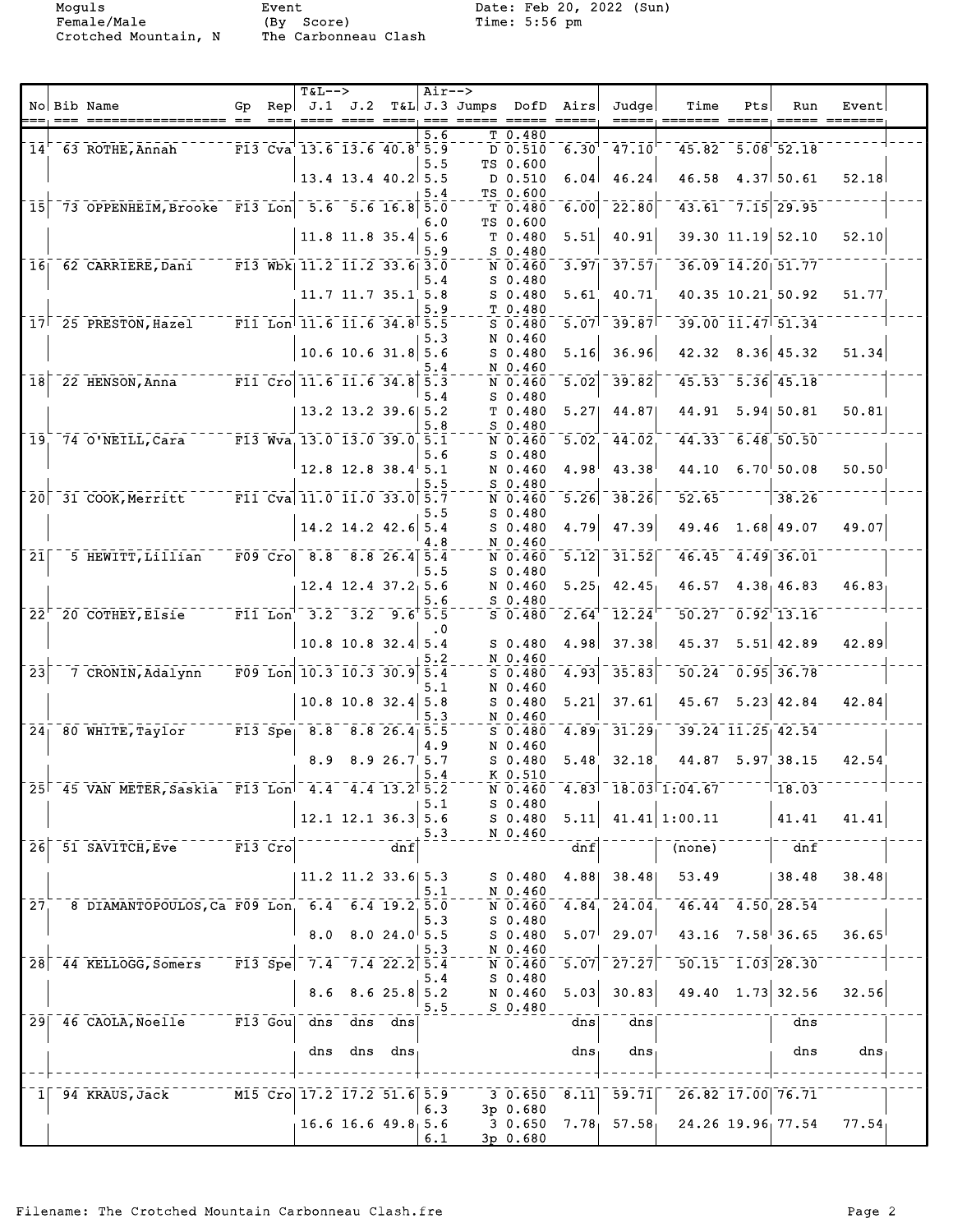Female/Male (By Score) Time: 5:56 pm

Crotched Mountain, N The Carbonneau Clash

|                    |                                                             |    | $T&L-->$                                                 |                          | $Air--$    |                               |                                 |                     |                                      |                                                                                              |     |                          |                                                                                                                 |  |
|--------------------|-------------------------------------------------------------|----|----------------------------------------------------------|--------------------------|------------|-------------------------------|---------------------------------|---------------------|--------------------------------------|----------------------------------------------------------------------------------------------|-----|--------------------------|-----------------------------------------------------------------------------------------------------------------|--|
|                    | No Bib Name                                                 | Gp |                                                          |                          |            | Rep $J.1$ $J.2$ T&L J.3 Jumps | DofD                            | Airs                | Judge                                | Time                                                                                         | Pts | Run                      | Event<br>$\qquad \qquad \doteq\qquad \qquad \doteq\qquad \qquad \doteq\qquad \qquad \doteq\qquad \qquad \qquad$ |  |
|                    | 59 KEVE, Tyler                                              |    | M13 Wya 15.8 15.8 47.4                                   |                          | 6.1        |                               | 30.650                          | 7.11                | 54.51                                | 25.75 18.24                                                                                  |     | 72.75                    |                                                                                                                 |  |
|                    |                                                             |    |                                                          | $15.2$ 15.2 45.6 5.9     | 6.3<br>6.4 |                               | TS 0.500<br>30.650<br>TS 0.500  | 7.03                | 52.63                                |                                                                                              |     | 26.45 17.43 70.06        | 72.75                                                                                                           |  |
|                    | 3 84 HANSEN, Logan                                          |    | $\overline{M13}$ Cro 16.8 16.8 50.4 5.9                  |                          | 6.8        |                               | S 0.380<br>TT 0.500             | 5.64                | 56.04                                | $27.55$ $16.16$ $72.20$                                                                      |     |                          |                                                                                                                 |  |
|                    |                                                             |    |                                                          | 16.8 16.8 50.4 5.6       | 5.6        |                               | TS 0.500<br>TT 0.500            | 5.60                | 56.00                                |                                                                                              |     | 27.65 16.04 72.04        | 72.20                                                                                                           |  |
|                    | $4^{\degree}$ 93 LUND, Tucker                               |    | M15 Cro 16.2 16.2 48.6 5.8                               |                          | 5.4        |                               | TS 0.500<br>TT 0.500            | 5.60                | $-54.20$                             | $729.85$ $13.50$ $67.70$                                                                     |     |                          |                                                                                                                 |  |
|                    |                                                             |    |                                                          | $17.4$ 17.4 52.2         | 5.8<br>6.3 |                               | TS 0.500<br>TT 0.500            | 6.05                | 58.25                                |                                                                                              |     | 29.47 13.94 72.19        | 72.19                                                                                                           |  |
| 51                 | 86 PRESTON, Harper                                          |    | M15 Lon 16.1 16.1 48.3 6.7                               |                          | 7.4        |                               | TT 0.500<br>K 0.410             | 6.38                | 54.68                                |                                                                                              |     | $727.27$ $16.48$ $71.16$ |                                                                                                                 |  |
|                    |                                                             |    |                                                          | $15.8$ $15.8$ $47.4$ 6.2 | 6.0        |                               | TT 0.500<br>T 0.380             | 5.38                | 52.78                                | 25.76 18.23 71.01                                                                            |     |                          | 71.16                                                                                                           |  |
|                    | 6 97 HENSON, Jackson                                        |    | M15 Cro 16.3 16.3 48.9 5.7                               |                          | 6.3        |                               | $3\ 0.650$<br>TS 0.500          | 6.85                | 55.75                                | 28.71 14.82 70.57                                                                            |     |                          |                                                                                                                 |  |
|                    |                                                             |    |                                                          | $16.0$ 16.0 48.0 5.5     | 5.4        |                               | 30.650<br>TS 0.500              | 6.27                | 54.27                                | $28.77$ 14.75 69.02                                                                          |     |                          | 70.57                                                                                                           |  |
|                    | 69 HENSON, Rowan                                            |    | $\sqrt{M13}$ Cro 12.6 12.6 37.8 5.4                      |                          | 5.9        |                               | 3 0.650<br>3p 0.680             | 7.52                | 45.32                                | $27.34$ $16.40$ 61.72                                                                        |     |                          |                                                                                                                 |  |
|                    |                                                             |    |                                                          | $15.2$ 15.2 45.6 5.4     | 6.3        |                               | 3 0.650<br>3p 0.680             | 7.79                | 53.39                                |                                                                                              |     | $28.52$ 15.04 68.43      | 68.43                                                                                                           |  |
| 8 <sup>1</sup>     | 96 BULGER, Leyton                                           |    | $\sqrt{M15 \text{ Spe}}$ 15.4 15.4 46.2 5.8              |                          | 6.8        |                               | 3 0.650<br>X 0.410              | 6.55                | $-52.75$                             |                                                                                              |     | $728.56$ $14.99$ 67.74   |                                                                                                                 |  |
|                    | $\overline{9}$ <sup><math>-76</math></sup> DROZSDIK, Ariyel |    | $\bar{M13}$ $\bar{W}$ va <sup>1</sup> 15.4 15.4 46.2 6.0 | 13.8 13.8 41.4 5.5       | 7.6        |                               | 30.650<br>XS 0.530              | 7.59<br>$6.19^{1}$  | 48.99<br>$\bar{52} - \bar{39}$       | 26.61 17.24 66.23<br>$29.25$ $14.19$ 66.58                                                   |     |                          | 67.74                                                                                                           |  |
|                    |                                                             |    |                                                          | $14.4$ 14.4 43.2 5.7     | 5.6        |                               | $3\ 0.650$<br>K 0.410<br>30.650 | 7.35                | 50.55                                |                                                                                              |     | $28.49$ 15.07 65.62      | 66.58                                                                                                           |  |
| $ \bar{1}\bar{0} $ | 79 TRINWARD, Felix                                          |    | $\sqrt{13}$ Cva 14.4 14.4 43.2                           |                          | 6.9<br>5.6 |                               | $G_0.530$<br>TS 0.500           | 6.50                | $\overline{49.70}$                   | $\overline{30.18}$ $\overline{13.12}$ $\overline{62.82}$                                     |     |                          |                                                                                                                 |  |
|                    |                                                             |    |                                                          | $16.0$ 16.0 48.0 5.8     | 5.7        |                               | 30.650<br>TS 0.500              | 5.37                | 53.37                                |                                                                                              |     | $30.37$ 12.90 66.27      | 66.27                                                                                                           |  |
| $\overline{11}$    | 99 HAYMAN, Levi                                             |    | $\overline{M15}$ Cva 14.6 14.6 43.8 6.4                  |                          | 6.5        |                               | S 0.380<br>TT 0.500             | 6.05                | 49.85                                | $31.21$ $11.93$ $61.78$                                                                      |     |                          |                                                                                                                 |  |
|                    |                                                             |    |                                                          | 15.8 15.8 47.4 6.8       | 5.7        |                               | TS 0.500<br>TT 0.500            | 6.15                | 53.55                                |                                                                                              |     | 30.70 12.52 66.07        | 66.07                                                                                                           |  |
|                    | $12$ $70$ WEISS, Read                                       |    | $^{-1}$ M13 Cva 14.6 14.6 43.8 5.2                       |                          | 5.5        |                               | TS 0.500<br>K 0.410             | 5.70                | $^-\overline{49.50}$                 | $727.45$ $16.27$ 65.77                                                                       |     |                          |                                                                                                                 |  |
|                    |                                                             |    |                                                          | $11.6$ 11.6 34.8 5.9     | 5.5        |                               | 30.650<br>T 0.380               | 6.01                | 40.81                                |                                                                                              |     | 28.85 14.65 55.46        | 65.77                                                                                                           |  |
|                    | $\lceil$ 13 $\rceil$ 61 PONITZ, Walter                      |    | $\sqrt{13}$ Cva 15.4 15.4 46.2 5.9                       |                          | 5.8<br>7.8 |                               | 30.650<br>30.650                |                     |                                      | $\begin{bmatrix} 6.79 \end{bmatrix}$ 52.99 $\begin{bmatrix} 30.75 \end{bmatrix}$ 12.46 65.45 |     |                          |                                                                                                                 |  |
|                    |                                                             |    |                                                          | 13.2 13.2 39.6 5.7       | 5.4        |                               | S 0.380<br>30.650<br>DX 0.560   | 6.72                | 46.32                                | $31.92$ $11.11$ $57.43$                                                                      |     |                          | 65.45                                                                                                           |  |
|                    | 14 50 TULLMANN, Max M13 Cva 16.0 16.0 48.0 5.7              |    |                                                          |                          | 5.8        |                               | T 0.380<br>$G$ 0.530            |                     | $\overline{5.23}$ $\overline{53.23}$ | $-32.98 - 9.88$ 63.11                                                                        |     |                          |                                                                                                                 |  |
|                    |                                                             |    |                                                          | $13.6$ 13.6 $40.8$ 5.6   | 5.4        |                               | S 0.380<br>G 0.530              | 4.98                | 45.78                                | $33.32$ $9.49$ 55.27                                                                         |     |                          | 63.11                                                                                                           |  |
|                    | 15 81 LEFEBVRE, William M13 Spe 0.1 0.1 0.3 6.9             |    |                                                          |                          | $\cdot$ 0  |                               | $T$ 0.380                       | $\left[2.62\right]$ | $\overline{2.92}$                    | $727.01$ $16.78$ $19.70$                                                                     |     |                          |                                                                                                                 |  |
|                    |                                                             |    |                                                          | $15.0$ 15.0 45.0 5.8     | 6.0        |                               | T 0.380<br>S 0.380              | 4.48                | 49.48                                | $30.74$ 12.47 61.95                                                                          |     |                          | 61.95                                                                                                           |  |
|                    | 16 100 MARSHALL, Evan M17 Spe 13.2 13.2 39.6 6.5            |    |                                                          |                          | 6.7        |                               | T 0.380<br>Y 0.410              | $\overline{5.21}$   | 44.81                                | $-32.54$ $10.39$ $55.20$                                                                     |     |                          |                                                                                                                 |  |
|                    |                                                             |    |                                                          | 15.0 15.0 45.0 6.0       | 6.2        |                               | S 0.380<br>X 0.410              | 4.82                | 49.82                                | $31.90$ $11.13$ $60.95$                                                                      |     |                          | 60.95                                                                                                           |  |
|                    | 17 <sup>1</sup> 83 SKILLINGS, Luke                          |    | $-$ M13 Wva 6.6 6.6 19.8 1.5                             |                          | 6.0        |                               | 30.650<br>$S$ 0.380             |                     |                                      | $-3.25$ <sup>1</sup> $-23.05$ <sup><math>-52.52</math></sup> $-1123.05$                      |     |                          |                                                                                                                 |  |
|                    |                                                             |    |                                                          | $14.8$ 14.8 44.4 5.4     | 6.0        |                               | $S$ 0.380<br>T 0.380            | 4.33                | 48.73                                | $31.24$ $11.89$ 60.62                                                                        |     |                          | 60.62                                                                                                           |  |
| 18                 | 65 STRUGATSKIY, Kyr M13 Gou 13.8 13.8 41.4 5.6              |    |                                                          |                          | 5.7        |                               | K 0.410<br>30.650               |                     | $\sqrt{5.99}$ $\sqrt{47.39}$         | $-31.94 - 11.08 - 58.47$                                                                     |     |                          |                                                                                                                 |  |
|                    |                                                             |    |                                                          | $13.6$ 13.6 40.8 5.8     | 5.4        |                               | K 0.410<br>30.650               | 5.88                | 46.68                                | 29.82 13.53 60.21                                                                            |     |                          | 60.21                                                                                                           |  |
|                    | $19_$ 85 HERBERT, Jackson M13 Lon 13.6 13.6 40.8 6.2        |    |                                                          |                          | $\cdot$ .0 |                               |                                 |                     |                                      | $S$ 0.380 $2.35$ 43.15 $35.83$ 6.59 49.74                                                    |     |                          |                                                                                                                 |  |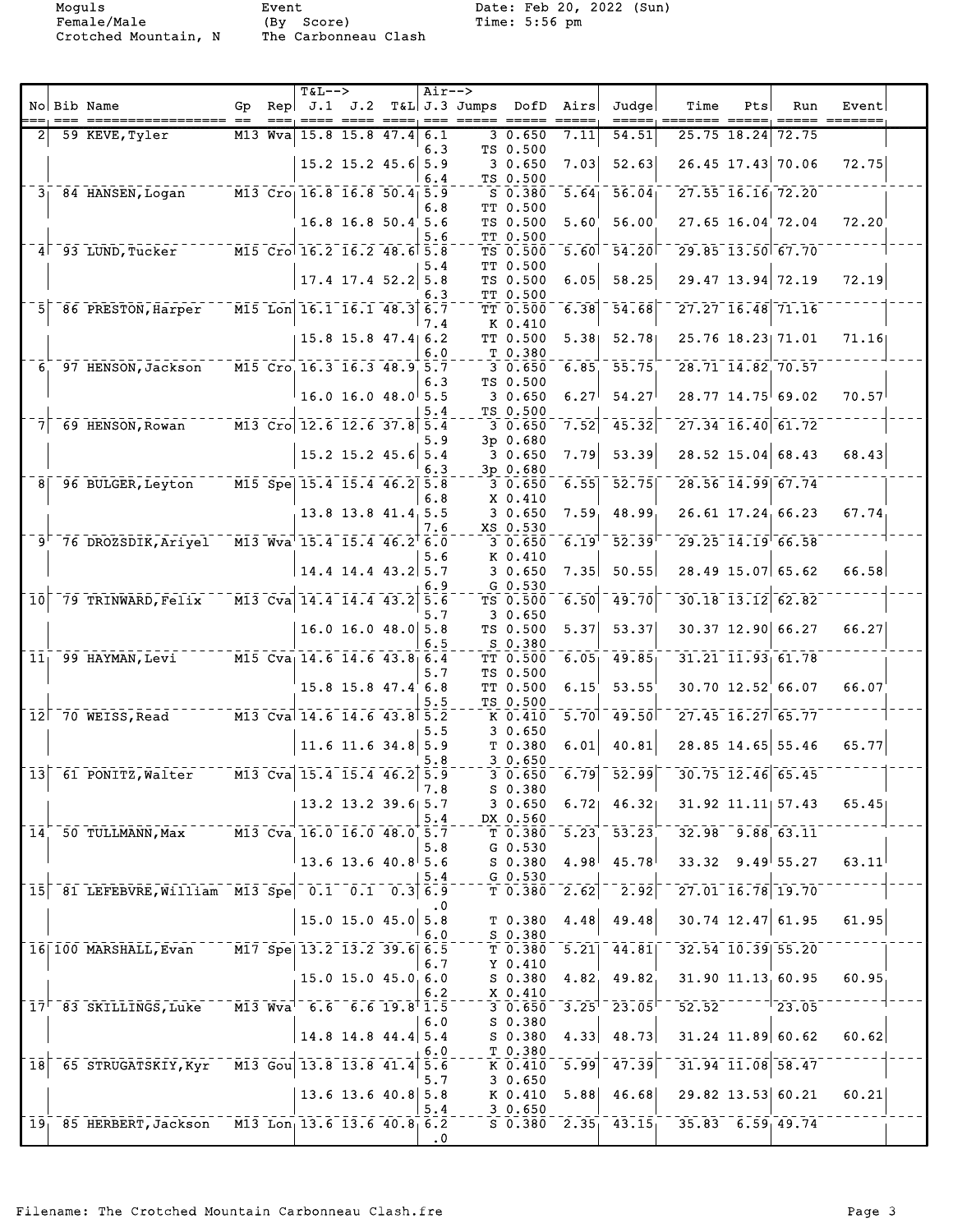Female/Male (By Score) Time: 5:56 pm

Crotched Mountain, N The Carbonneau Clash

|                            |                                                                    |    |      | $T&L-->$                                                                                    |                            |                     | $Air--$    |                 |                                     |                         |                                                         |                                                                                                                                                                                             |                |                          |                           |  |
|----------------------------|--------------------------------------------------------------------|----|------|---------------------------------------------------------------------------------------------|----------------------------|---------------------|------------|-----------------|-------------------------------------|-------------------------|---------------------------------------------------------|---------------------------------------------------------------------------------------------------------------------------------------------------------------------------------------------|----------------|--------------------------|---------------------------|--|
|                            | No Bib Name                                                        | Gp | $==$ | Rep $J.1$ J.2                                                                               |                            | $=$ $=$ $=$ $=$ $1$ | $== =$     | $T&L$ J.3 Jumps | DofD<br>$\qquad \qquad == \qquad =$ | Airs<br>$=$ $=$ $=$ $=$ | Judge                                                   | Time                                                                                                                                                                                        | Pts<br>$=====$ | Run<br>$=====$           | Event                     |  |
|                            |                                                                    |    |      |                                                                                             | 15.0 15.0 45.0             |                     | 8.3        |                 | $S_0.380$                           | 5.95                    | 50.95                                                   | 34.14                                                                                                                                                                                       | 8.54           | 59.49                    | 59.49                     |  |
|                            |                                                                    |    |      |                                                                                             |                            |                     | 5.6        |                 | TS 0.500                            |                         |                                                         |                                                                                                                                                                                             |                |                          |                           |  |
| $\overline{20}$            | 48 BARNES, Dylan                                                   |    |      | $\overline{M13}$ Wva $\overline{14.6}$ $\overline{14.6}$ $\overline{43.8}$ $\overline{5.8}$ |                            |                     |            |                 | $S$ 0.380                           | $\overline{4.80}$       | 48.60                                                   | 32.70 10.21 58.81                                                                                                                                                                           |                |                          |                           |  |
|                            |                                                                    |    |      |                                                                                             | 14.6 14.6 43.8 5.7         |                     | 5.2        |                 | TS 0.500<br>T <sub>0.380</sub>      | 4.44 <sub>1</sub>       | 48.24                                                   |                                                                                                                                                                                             |                | 31.99 11.03 59.27        | 59.27                     |  |
|                            |                                                                    |    |      |                                                                                             |                            |                     | 6.0        |                 | $S$ 0.380                           |                         |                                                         |                                                                                                                                                                                             |                |                          |                           |  |
| 21                         | 17 HEWITT, Samuel                                                  |    |      | $\overline{M11}$ Cro $\overline{11.0}$ $\overline{11.0}$ $\overline{33.0}$ $\overline{5.2}$ |                            |                     |            |                 | $S$ 0.380                           | 4.09                    | 37.09                                                   |                                                                                                                                                                                             |                | $35.94$ 6.46 43.55       |                           |  |
|                            |                                                                    |    |      |                                                                                             |                            |                     | 5.6        |                 | T 0.380                             |                         | 47.37                                                   |                                                                                                                                                                                             |                |                          |                           |  |
|                            |                                                                    |    |      |                                                                                             | $14.4$ 14.4 43.2 5.9       |                     | 5.4        |                 | N 0.360<br>S 0.380                  | 4.17                    |                                                         | 34.19                                                                                                                                                                                       |                | 8.48 55.85               | 55.85                     |  |
| $\overline{2}\overline{2}$ | 39 SKILLINGS, Jack                                                 |    |      | $\overline{M11}$ Wva $\overline{14.0}$ $\overline{14.0}$ $\overline{42.0}$                  |                            |                     | 5.8        |                 | T 0.380                             | 5.27                    | 47.27                                                   |                                                                                                                                                                                             |                | $34.16$ $8.52$ $55.79$   |                           |  |
|                            |                                                                    |    |      |                                                                                             |                            |                     | 8.1        |                 | S 0.380                             |                         |                                                         |                                                                                                                                                                                             |                |                          |                           |  |
|                            |                                                                    |    |      |                                                                                             | $11.8$ 11.8 35.4 6.3       |                     | 6.5        |                 | T 0.380<br>$S$ 0.380                | 4.86                    | 40.26                                                   | 35.38                                                                                                                                                                                       |                | $7.11$ 47.37             | 55.79                     |  |
|                            | 23 58 SAVAGE, Christophe M13 Cva 13.0 13.0 39.0 5.8                |    |      |                                                                                             |                            |                     |            |                 | 30.650                              | 6.62                    | 45.62                                                   |                                                                                                                                                                                             |                | $32.79$ $10.10$ $55.72$  |                           |  |
|                            |                                                                    |    |      |                                                                                             |                            |                     | 5.7        |                 | TS 0.500                            |                         |                                                         |                                                                                                                                                                                             |                |                          |                           |  |
|                            |                                                                    |    |      |                                                                                             | 11.9 11.9 35.7 7.5         |                     | 5.5        |                 | TS 0.500<br>30.650                  | 7.32                    | 43.02                                                   |                                                                                                                                                                                             |                | 34.39 8.25 51.27         | 55.72                     |  |
|                            | $24^{\degree}$ 71 HOLT, Gabriel                                    |    |      | $\overline{M13}$ Cro 13.2 13.2 39.6 5.5                                                     |                            |                     |            |                 | D 0.410                             | 4.41                    | 44.01                                                   | $33.43 - 9.36$ 53.37                                                                                                                                                                        |                |                          |                           |  |
|                            |                                                                    |    |      |                                                                                             |                            |                     | 5.7        |                 | $S_0.380$                           |                         |                                                         |                                                                                                                                                                                             |                |                          |                           |  |
|                            |                                                                    |    |      |                                                                                             | $13.0$ 13.0 39.0 5.6       |                     |            |                 | $S$ 0.380                           | 4.32                    | 43.32                                                   |                                                                                                                                                                                             |                | $31.04$ 12.12 55.44      | 55.44                     |  |
| $\overline{2}5$            | 6 STRUGATSKIY, Cobur M09 Gou 12.2 12.2 36.6                        |    |      |                                                                                             |                            |                     | 5.8<br>6.7 |                 | T 0.380<br>M 0.410                  | 5.17                    | 41.77                                                   |                                                                                                                                                                                             |                | $32.80$ $10.09$ $51.86$  |                           |  |
|                            |                                                                    |    |      |                                                                                             |                            |                     | 6.4        |                 | $S$ 0.380                           |                         |                                                         |                                                                                                                                                                                             |                |                          |                           |  |
|                            |                                                                    |    |      |                                                                                             | 12.8 12.8 38.4 7.8         |                     |            |                 | X 0.410                             | 5.47                    | 43.87                                                   |                                                                                                                                                                                             |                | 32.23 10.75 54.62        | 54.62                     |  |
| $\bar{26}$                 | 68 COTHEY, Xander                                                  |    |      | $\overline{M13}$ Lon <sub>1</sub> 13.6 13.6 40.8 5.8                                        |                            |                     | 6.0        |                 | $S$ 0.380<br>$S$ 0.380              | 4.66                    | 45.46                                                   | $33.71 - 9.04, 54.50$                                                                                                                                                                       |                |                          |                           |  |
|                            |                                                                    |    |      |                                                                                             |                            |                     | 6.0        |                 | D 0.410                             |                         |                                                         |                                                                                                                                                                                             |                |                          |                           |  |
|                            |                                                                    |    |      |                                                                                             | $13.3$ 13.3 39.9 5.9       |                     |            |                 | $S$ 0.380                           | 4.53                    | 44.43                                                   | 35.26                                                                                                                                                                                       |                | $7.25^{\circ} 51.68$     | 54.50                     |  |
|                            | $27$ 18 SAVAGE, Brooks                                             |    |      | $\overline{$ M11 Cva 13.1 13.1 39.3 6.5                                                     |                            |                     | 5.6        |                 | D 0.410<br>K 0.410                  | 4.90                    | 44.20                                                   | $33.82 - 8.91$ 53.11                                                                                                                                                                        |                |                          |                           |  |
|                            |                                                                    |    |      |                                                                                             |                            |                     | 5.9        |                 | T 0.380                             |                         |                                                         |                                                                                                                                                                                             |                |                          |                           |  |
|                            |                                                                    |    |      |                                                                                             | $12.8$ 12.8 38.4           |                     | 6.3        |                 | TS 0.500                            | 5.52                    | 43.92                                                   | 33.15                                                                                                                                                                                       |                | $9.69$ 53.61             | 53.61                     |  |
| 28 <sup>1</sup>            | 95 NEWBERY, William                                                |    |      | $\overline{M15}$ Spe 11.8 11.8 35.4 5.7                                                     |                            |                     | 5.8        |                 | K 0.410<br>M 0.410                  | 3.97                    | 39.37                                                   |                                                                                                                                                                                             |                | $729.79$ $13.57$ $52.94$ |                           |  |
|                            |                                                                    |    |      |                                                                                             |                            |                     | 4.0        |                 | X 0.410                             |                         |                                                         |                                                                                                                                                                                             |                |                          |                           |  |
|                            |                                                                    |    |      |                                                                                             | $11.0$ $11.0$ $33.0$ $5.5$ |                     |            |                 | M 0.410                             | 4.62 <sub>1</sub>       | 37.62                                                   | $29.82$ 13.53 51.15                                                                                                                                                                         |                |                          | 52.94                     |  |
| $\bar{2}\bar{9}^-$         | 87 STONER, Oliver                                                  |    |      | $\overline{M15\;{\rm Lon}^{1-}5.6}^{\overline{2}-5.6-16.8}$ 5.6                             |                            |                     | 5.8        |                 | K 0.410<br>$X$ 0.410                | 4.34                    | $\overline{2}\overline{1}\cdot\overline{1}\overline{4}$ | $39.07 - 2.84 - 23.98$                                                                                                                                                                      |                |                          |                           |  |
|                            |                                                                    |    |      |                                                                                             |                            |                     | 5.4        |                 | T 0.380                             |                         |                                                         |                                                                                                                                                                                             |                |                          |                           |  |
|                            |                                                                    |    |      |                                                                                             | $13.0$ 13.0 39.0 5.4       |                     |            |                 | X 0.410                             | 4.54                    | 43.54                                                   | 33.72                                                                                                                                                                                       |                | $9.03 \mid 52.57$        | 52.57                     |  |
| $\overline{30}$            | 16 JUNG, Chael                                                     |    |      | $ \overline{$ MII $\overline{c}$ va 12.8 12.8 38.4 8.0                                      |                            |                     | 5.7        |                 | M 0.410<br>$S$ 0.380                | 5.17                    | 43.57                                                   | 35.74                                                                                                                                                                                       |                | $6.69$ $50.26$           |                           |  |
|                            |                                                                    |    |      |                                                                                             |                            |                     | 5.2        |                 | K 0.410                             |                         |                                                         |                                                                                                                                                                                             |                |                          |                           |  |
|                            |                                                                    |    |      |                                                                                             | 12.8 12.8 38.4 6.5         |                     |            |                 | $S$ 0.380                           | 4.84                    | 43.24                                                   | 33.74                                                                                                                                                                                       |                | $9.00 \mid 52.24$        | 52.24                     |  |
|                            | 31 82 IRWIN, Austin M13 Wbk 11.6 11.6 34.8 5.6                     |    |      |                                                                                             |                            |                     | 5.8        |                 | K 0.410<br>T 0.380                  |                         |                                                         | $4.49$ $39.29$ $34.76$ $7.82$ $47.11$                                                                                                                                                       |                |                          |                           |  |
|                            |                                                                    |    |      |                                                                                             |                            |                     | 5.8        |                 | K 0.410                             |                         |                                                         |                                                                                                                                                                                             |                |                          |                           |  |
|                            |                                                                    |    |      |                                                                                             | 13.0 13.0 39.0 6.0         |                     |            |                 | TT 0.500                            | 5.46                    |                                                         | $44.46$ 34.85 7.72 52.18 52.18                                                                                                                                                              |                |                          |                           |  |
|                            | $32^{\mid}$ 98 NOONAN, Jack $M15$ Lon <sup>1</sup> 1.6 1.6 4.8 5.6 |    |      |                                                                                             |                            |                     | 6.0        |                 | K 0.410<br>$T_{T}$ 0.380            |                         |                                                         | $-3.88$ <sup>1-</sup> 8.68 <sup> --</sup> 52.65 <sup>-----1</sup> 8.68 <sup>-</sup>                                                                                                         |                |                          |                           |  |
|                            |                                                                    |    |      |                                                                                             |                            |                     | 4.9        |                 | N 0.360                             |                         |                                                         |                                                                                                                                                                                             |                |                          |                           |  |
|                            |                                                                    |    |      |                                                                                             | $11.6$ 11.6 34.8 5.5       |                     |            |                 | T 0.380                             | 4.29                    | 39.09                                                   |                                                                                                                                                                                             |                |                          | $31.28$ 11.85 50.94 50.94 |  |
| 33 <sup>1</sup>            | $-40$ CUNDIFF, Samson $-$ M11 Wva $-0.1$ $-0.1$ $-0.3$ 5.9         |    |      |                                                                                             |                            |                     | 5.8        |                 | S 0.380<br>M 0.410                  | $\overline{3.20}$       | 3.50                                                    |                                                                                                                                                                                             |                | $55.08$ $7.50$           |                           |  |
|                            |                                                                    |    |      |                                                                                             |                            |                     | 2.1        |                 | $S$ 0.380                           |                         |                                                         |                                                                                                                                                                                             |                |                          |                           |  |
|                            |                                                                    |    |      |                                                                                             | $14.8$ 14.8 44.4 5.0       |                     |            |                 | M 0.410                             |                         | $4.21$ $48.61$                                          |                                                                                                                                                                                             |                |                          | $39.61$ 2.22 50.83 50.83  |  |
|                            | 34, 27 CIANCHETTE, Marco M11 Cva, 13.4 13.4 40.2, 5.8              |    |      |                                                                                             |                            |                     | 5.7        |                 | $S_0.380$<br>S 0.380                |                         |                                                         | $\overline{5.15}$ $\overline{45.35}$ $\overline{37.93}$ $\overline{4.16}$ $\overline{49.51}$                                                                                                |                |                          |                           |  |
|                            |                                                                    |    |      |                                                                                             |                            |                     | 5.9        |                 | TS 0.500                            |                         |                                                         |                                                                                                                                                                                             |                |                          |                           |  |
|                            |                                                                    |    |      |                                                                                             | $8.4$ $8.4$ $25.2$ 6.0     |                     |            |                 | T 0.380                             | 3.50 <sup>1</sup>       | $28.70^\circ$                                           |                                                                                                                                                                                             |                |                          | 49.33 $ 28.70 49.51 $     |  |
|                            | 35 42 PIRES, Tiago M13 Wva 11.6 11.6 34.8 5.6                      |    |      |                                                                                             |                            |                     | 1.8        |                 | $3p$ 0.680<br>3 0.650               |                         |                                                         | $\begin{bmatrix} 5.93 \end{bmatrix}$ 40.73 36.05 6.33 47.06                                                                                                                                 |                |                          |                           |  |
|                            |                                                                    |    |      |                                                                                             |                            |                     | 5.6        |                 | D 0.410                             |                         |                                                         |                                                                                                                                                                                             |                |                          |                           |  |
|                            |                                                                    |    |      |                                                                                             | $12.0$ 12.0 36.0 5.3       |                     |            |                 | 3 0.650                             | 5.53                    | 41.53                                                   |                                                                                                                                                                                             |                | $34.84$ 7.73 49.26       | 49.26                     |  |
|                            | 36 30 MARSHALL, Landon M15 Cro 12.6 12.6 37.8 5.8                  |    |      |                                                                                             |                            |                     | 5.5        |                 | S 0.380<br>$T \overline{0.380}$     |                         |                                                         | $\begin{bmatrix} 4.90 \end{bmatrix}$ $\begin{bmatrix} 42.70 \end{bmatrix}$ $\begin{bmatrix} 36.17 \end{bmatrix}$ $\begin{bmatrix} 6.20 \end{bmatrix}$ $\begin{bmatrix} 48.90 \end{bmatrix}$ |                |                          |                           |  |
|                            |                                                                    |    |      |                                                                                             |                            |                     | 5.4        |                 | TS 0.500                            |                         |                                                         |                                                                                                                                                                                             |                |                          |                           |  |
|                            |                                                                    |    |      |                                                                                             | $5.4$ 5.4 16.2 5.2         |                     |            |                 | X 0.410                             |                         |                                                         | $4.18$ 20.38 39.47 2.38 22.76 48.90                                                                                                                                                         |                |                          |                           |  |
|                            |                                                                    |    |      |                                                                                             |                            |                     | 5.4        |                 | T 0.380                             |                         |                                                         |                                                                                                                                                                                             |                |                          |                           |  |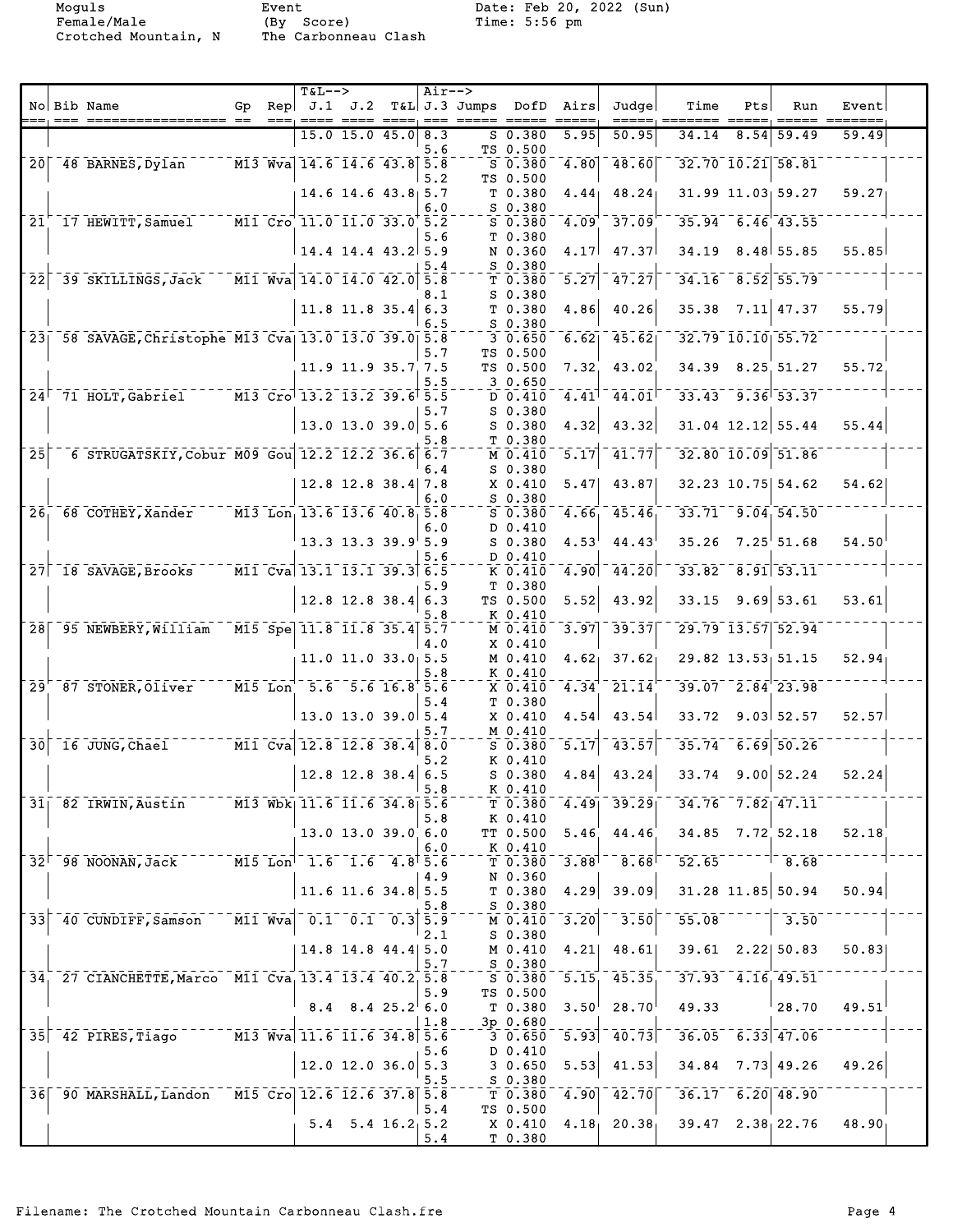Female/Male (By Score) Time: 5:56 pm Crotched Mountain, N The Carbonneau Clash

|                 | No Bib Name                                                                                                                       |     | $T&L-->$ |                                                                                               | $Air-->$  |                           |                        | Gp Rep $J.1$ $J.2$ T&L J.3 Jumps DofD Airs | Judge                                     | Time                                  | Pts  | Run                        | Event        |              |
|-----------------|-----------------------------------------------------------------------------------------------------------------------------------|-----|----------|-----------------------------------------------------------------------------------------------|-----------|---------------------------|------------------------|--------------------------------------------|-------------------------------------------|---------------------------------------|------|----------------------------|--------------|--------------|
| 371             |                                                                                                                                   | ——— |          |                                                                                               |           | ==== ==== ====, === ===== |                        |                                            |                                           |                                       |      |                            | ==== ======= |              |
|                 | 88 GROSSHANDLER, Brad M15 Lon 12.0 12.0 36.0 5.5                                                                                  |     |          |                                                                                               | 5.4       |                           | TT 0.500<br>K 0.410    | 4.96                                       | 40.96                                     | 38.65                                 | 3.33 | 44.29                      |              |              |
|                 |                                                                                                                                   |     |          | $12.6$ 12.6 37.8 5.4                                                                          |           |                           | TS 0.500               | 6.14                                       | 43.94                                     | $37.33$ 4.85 48.79                    |      |                            | 48.79        |              |
|                 | 38 33 CARTER, Jackson M11 Lon 12.0 12.0 36.0 5.7                                                                                  |     |          |                                                                                               | 5.3       |                           | 30.650<br>30.650       | 7.99                                       | 43.99                                     | $37.84$ $4.27$ $48.26$                |      |                            |              |              |
|                 |                                                                                                                                   |     |          |                                                                                               | 5.5       |                           | 3q 0.780               |                                            |                                           |                                       |      | $39.34$ $2.53$ $43.56$     | 48.26        |              |
|                 |                                                                                                                                   |     |          | 11.5 11.5 34.5 5.4                                                                            | 5.9       |                           | TS 0.500<br>30.650     | 6.53                                       | 41.03                                     |                                       |      |                            |              |              |
|                 | 39 30 DINSMORE, Brooks M11 Cva 12.6 12.6 37.8 5.7                                                                                 |     |          |                                                                                               |           |                           | T 0.380                | 4.86                                       | 42.66                                     | 43.06                                 |      | $\frac{-22.66}{ }$         |              | - 13900      |
|                 |                                                                                                                                   |     |          | $13.0$ 13.0 39.0 5.6                                                                          | 5.4       |                           | TS 0.500<br>T 0.380    | 4.45                                       | 43.45                                     |                                       |      | $37.56$ 4.59 48.04         | 48.04+3900   |              |
|                 | 40 67 CRAWFORD, Will M13 Cro 12.8 12.8 38.4 5.5                                                                                   |     |          |                                                                                               | 5.7       |                           | X 0.410                | 4.67                                       | 43.07                                     |                                       |      | $37.23$ $4.97$ $48.04$     |              | $- - + 3840$ |
|                 |                                                                                                                                   |     |          |                                                                                               | 6.3       |                           | $S$ 0.380<br>D 0.410   |                                            |                                           |                                       |      |                            |              |              |
|                 |                                                                                                                                   |     |          | $13.8$ 13.8 41.4 5.5                                                                          | 5.4       |                           | S 0.380<br>30.650      | 5.60                                       | 47.00                                     | 42.51                                 |      | 47.00                      | 48.04+3840   |              |
|                 | 41 43 SEGAL, WIIIy 113 Spe 10.6 10.6 31.8 6.1                                                                                     |     |          |                                                                                               |           |                           | 30.650                 | 6.39                                       | 38.19                                     | $34.05$ $8.65$ $46.84$                |      |                            |              |              |
|                 |                                                                                                                                   |     |          | $8.3$ $8.3$ $24.9$ $4.5$                                                                      | 6.4       |                           | $S$ 0.380<br>30.650    | 4.89                                       | 29.79                                     |                                       |      | $35.22$ $7.29$ 37.08       | 46.84        |              |
|                 |                                                                                                                                   |     |          |                                                                                               | 5.2       |                           | $S_{0.380}$            |                                            |                                           |                                       |      |                            |              |              |
|                 | $   \overline{M13}$ $\overline{Cro}$ $ \overline{0.1}$ $ \overline{0.1}$ $ \overline{0.3}$ $\overline{5.1}$<br>$42$ 56 JONES, Ben |     |          |                                                                                               |           |                           | $S$ 0.380<br>30.650    | 3.16                                       | 3.46                                      | $\overline{53.51}$                    |      | 3.46                       |              | $-$ +3659    |
|                 |                                                                                                                                   |     |          | $12.2$ 12.2 36.6 6.1                                                                          | 1.9       |                           | $S$ 0.380              | 3.93                                       | 40.53                                     |                                       |      | $36.41$ $5.92$ 46.45       | 46.45+3659   |              |
|                 | $\overline{43}$ $\overline{35}$ COLEMAN, Cannon                                                                                   |     |          | $\overline{\text{M11 }} \text{Cval } 12.0 \overline{\text{12.0 }} 36.0 \overline{\text{5.8}}$ | 4.5       |                           | N 0.360                | 4.41                                       | 40.41                                     |                                       |      | $38.01$ $4.07$ $44.48$     |              | $-7-3479$    |
|                 |                                                                                                                                   |     |          |                                                                                               | 5.4       |                           | S 0.380<br>M 0.410     |                                            |                                           |                                       |      |                            |              |              |
|                 |                                                                                                                                   |     |          | 11.6 11.6 34.8 5.7                                                                            | . 0       |                           | $S$ 0.380              | 2.16                                       | 36.96                                     |                                       |      | $33.32$ $9.49$ , $46.45$   | 46.45+3479   |              |
|                 | 44 <sup>-15</sup> CRONIN, Grady M11 Lon <sup>1</sup> 11.2 11.2 33.6 <sup>+</sup> 5.3                                              |     |          |                                                                                               |           |                           | $T$ 0.380              | $4.86$ <sup>1</sup>                        | $\bar{38.46}$                             | $37.76$ $4.36$ $42.82$                |      |                            |              |              |
|                 |                                                                                                                                   |     |          | $11.7$ 11.7 35.1 5.3                                                                          | 5.7       |                           | TS 0.500<br>T 0.380    | 5.21                                       | 40.31                                     | 36.39                                 |      | 5.94 46.25                 | 46.25        |              |
|                 |                                                                                                                                   |     |          |                                                                                               | 6.4       |                           | TS 0.500               |                                            |                                           |                                       |      |                            |              |              |
| $\overline{45}$ | 53 MATTHEWS, Calvin M13 Cva 1.8 1.8 5.4 5.7                                                                                       |     |          |                                                                                               | 5.4       |                           | $T$ 0.380<br>$S$ 0.380 | 4.21                                       | $\bar{9}.\bar{6}\bar{1}$                  |                                       |      | $39.00^{-}$ $2.92$ $12.53$ |              |              |
|                 |                                                                                                                                   |     |          | $11.1$ $11.1$ $33.3$ 6.0                                                                      |           |                           | T 0.380                | 4.33                                       | 37.63                                     |                                       |      | $35.99$ 6.40 44.03         | 44.03        |              |
|                 | 46 54 BOLTON, Avery M13 Cro 12.8 12.8 38.4 5.4                                                                                    |     |          |                                                                                               | 5.7       |                           | N 0.360<br>$T$ 0.380   | $\overline{4.21}$                          | $\bar{4}\bar{2}\bar{.}\bar{6}\bar{1}$     | 46.15                                 |      | $-42.61$                   |              |              |
|                 |                                                                                                                                   |     |          |                                                                                               | 5.7       |                           | $S$ 0.380              |                                            |                                           |                                       |      |                            |              |              |
|                 |                                                                                                                                   |     |          | $13.2$ $13.2$ $39.6$ 5.3                                                                      | 5.4       |                           | T 0.380<br>$S$ 0.380   | 4.06'                                      | 43.66                                     | 42.11                                 |      | 43.66                      | 43.66        |              |
|                 | $47$ $14$ $TOSSELL, Caleb$                                                                                                        |     |          | $\overline{M11}$ Cro 13.2 13.2 39.6 5.1                                                       |           |                           | $S$ 0.380              | $\overline{4.05}$                          | $\overline{43.65}$                        | $47.76^{-}$                           |      | $\overline{1}$ 43.65       |              |              |
|                 |                                                                                                                                   |     |          | $6.8$ $6.8$ 20.4 5.5                                                                          | 5.6       |                           | T 0.380<br>$S$ 0.380   | 4.18                                       | 24.58                                     | 42.04                                 |      | 24.58                      | 43.65        |              |
|                 |                                                                                                                                   |     |          |                                                                                               | 5.5       |                           | T 0.380                |                                            |                                           |                                       |      |                            |              |              |
|                 | $\overline{48}$ 37 LEFEBVRE, Max                                                                                                  |     |          | $\overline{M11}$ Spe 11.6 11.6 34.8 6.0                                                       | $\cdot$ 0 |                           | 30.650                 |                                            | $\sqrt{3.90}$ $\sqrt{38.70}$              | $-44.42$                              |      | 738.70                     |              |              |
|                 |                                                                                                                                   |     |          | 12.0 12.0 36.0 5.8                                                                            |           |                           | $S_0.380$              | 6.03                                       | 42.03                                     | 40.68 0.98 43.01                      |      |                            | 43.01        |              |
|                 | 49 29 HAYNER, Tyson                                                                                                               |     |          | $\overline{M11}$ Cva 9.4 9.4 28.2 6.5                                                         | 5.9       |                           | 30.650<br>N 0.360      | 4.73                                       | $\overline{32.93}$                        | $37.14$ $5.07$ $38.00$                |      |                            |              |              |
|                 |                                                                                                                                   |     |          |                                                                                               | 6.3       |                           | $S$ 0.380              |                                            |                                           |                                       |      |                            |              |              |
|                 |                                                                                                                                   |     |          | $10.8$ 10.8 32.4 7.3                                                                          |           |                           | T0.380                 | 2.77                                       | 35.17                                     | 34.78 7.80 42.97                      |      |                            | 42.97        |              |
|                 | 50 34 BALCOMBE, Dylan M11 Cro 12.8 12.8 38.4 5.5                                                                                  |     |          |                                                                                               |           |                           | 50.380                 | 4.06                                       | 42.46                                     | 48.04                                 |      | 142.46                     |              |              |
|                 |                                                                                                                                   |     |          | $12.4$ 12.4 37.2 5.9                                                                          | 5.2       |                           | T 0.380<br>S 0.380     | 4.21                                       | 41.41                                     | 42.03                                 |      | 41.41                      | 42.46        |              |
|                 |                                                                                                                                   |     |          |                                                                                               | 5.2       |                           | T 0.380                |                                            |                                           |                                       |      |                            |              |              |
|                 | 51 38 BEAN, Samuel M11 Spe 12.6 12.6 37.8 5.6                                                                                     |     |          |                                                                                               | 5.2       |                           | $S$ 0.380<br>X 0.410   | $\sqrt{4.25}$                              | $\overline{42.05}$                        | $-7.38$                               |      | $\sqrt{42.05}$             |              |              |
|                 |                                                                                                                                   |     |          | 11.4 11.4 34.2 5.6                                                                            |           |                           | S 0.380                |                                            | 4.12, 38.32                               | 45.72                                 |      | 38.32                      | 42.05        |              |
|                 | $52^{\dagger}$ 23 SEGAL, Max                                                                                                      |     |          | $\overline{M11}$ $\overline{Spe}^{-3.0}$ $\overline{3.0}$ $\overline{9.0}$ $\overline{5.2}$   | 4.9       |                           | X 0.410<br>S 0.380     |                                            | $3.20$ <sup>1-</sup> $12.20$ <sup>1</sup> | (none)                                |      | $7 - 12.20$                |              |              |
|                 |                                                                                                                                   |     |          |                                                                                               | 1.9       |                           | 3 0.650                |                                            |                                           |                                       |      |                            |              |              |
|                 |                                                                                                                                   |     |          | $10.8$ 10.8 32.4 5.8                                                                          | 3.0       |                           | S 0.380<br>X 0.410     | 3.43                                       | 35.83                                     | $36.56$ $5.74$ 41.57                  |      |                            | 41.57        |              |
|                 | 53 41 MARINO, Leo M11 Spe 12.0 12.0 36.0 5.4                                                                                      |     |          |                                                                                               | 5.5       |                           | D 0.410                | 4.46                                       | 40.46                                     | 41.63                                 |      | 40.46                      |              |              |
|                 |                                                                                                                                   |     |          | $10.8$ 10.8 32.4 5.7                                                                          |           |                           | X 0.410<br>D 0.410     | 4.46                                       | 36.86                                     | 41.47 0.07 36.93                      |      |                            | 40.46        |              |
| 54 <sub>1</sub> | 9 BALCOMBE, Owen $M09$ Cro 12.0 12.0 36.0 5.0                                                                                     |     |          |                                                                                               | 5.2       |                           | $X$ 0.410              |                                            |                                           | $\overline{N}$ 0.360 3.85 39.85 43.66 |      | $-239.85$                  |              |              |
|                 |                                                                                                                                   |     |          |                                                                                               | 5.4       |                           | S 0.380                |                                            |                                           |                                       |      |                            |              |              |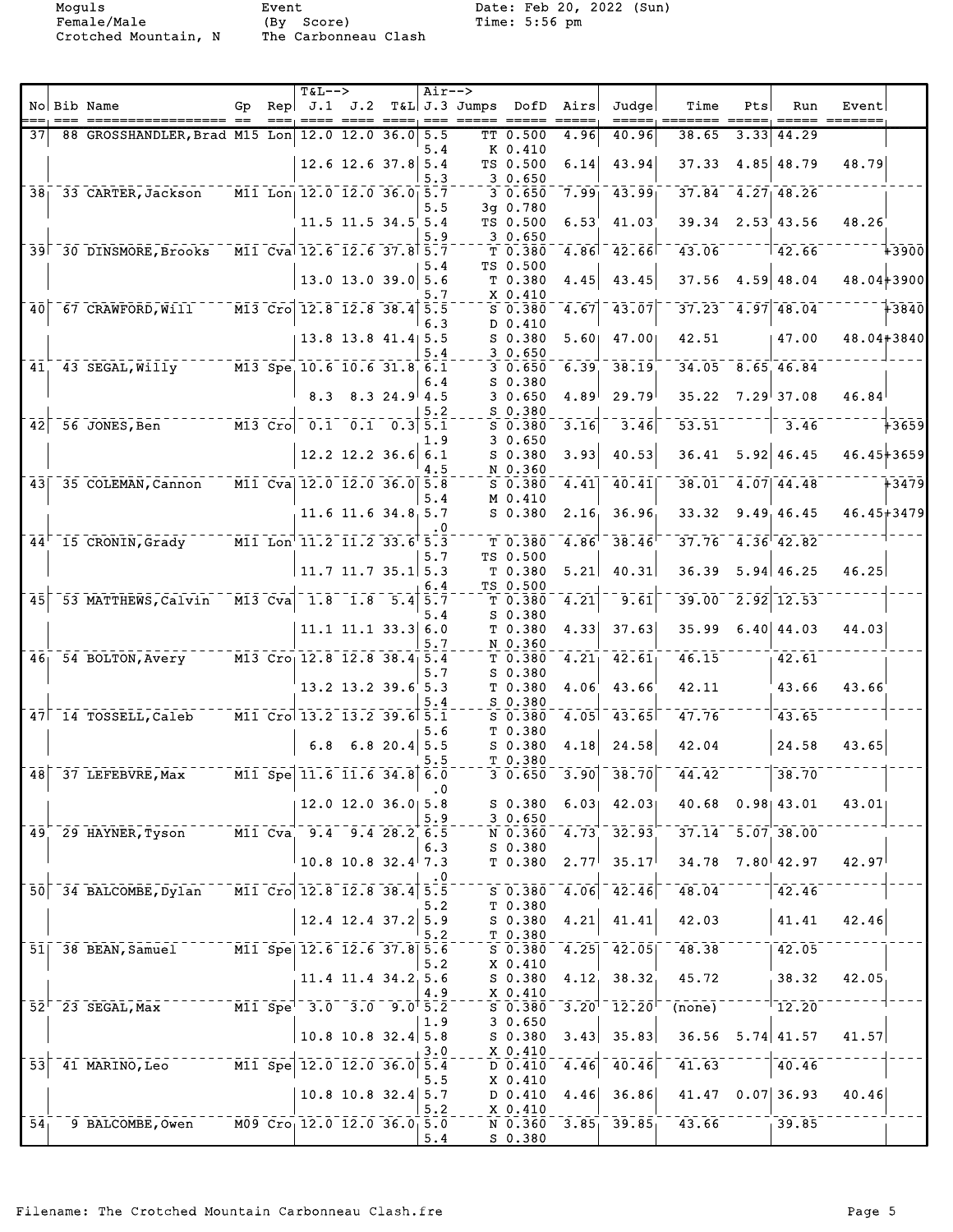Female/Male (By Score) Time: 5:56 pm Crotched Mountain, N The Carbonneau Clash

Moguls Event Date: Feb 20, 2022 (Sun)

|                 | No Bib Name                                      | Gp |                                   | $T&L--$<br>Rep $J.1$ $J.2$             |                      |                       | $Air--$         | $T&L$ J.3 Jumps | DofD                 | Airs              | Judge              | Time                 | Pts  | Run                | Event |  |
|-----------------|--------------------------------------------------|----|-----------------------------------|----------------------------------------|----------------------|-----------------------|-----------------|-----------------|----------------------|-------------------|--------------------|----------------------|------|--------------------|-------|--|
|                 |                                                  |    |                                   |                                        | 10.4 10.4 31.2       |                       | 5.3<br>5.3      |                 | N 0.360<br>$S$ 0.380 | 3.91              | 35.11              | 39.76                | 2.05 | 37.16              | 39.85 |  |
| $\overline{55}$ | 10 BERGERON, Kaleb                               |    |                                   | M09 Wbk 10.9 10.9 32.7                 |                      |                       | 4.8<br>5.5      |                 | N 0.360<br>$S$ 0.380 | $\overline{3.81}$ | 36.51              | 43.51                |      | 36.51              |       |  |
|                 |                                                  |    |                                   |                                        | $11.8$ 11.8 35.4 5.7 |                       | 5.2             |                 | $S$ 0.380<br>T 0.380 | 4.13              | 39.53              | 43.26                |      | 39.53              | 39.53 |  |
| 56'             | 11 BAKER, Jack                                   |    |                                   | M11 Wva 10.7 10.7 32.1 5.5             |                      |                       | 5.5             |                 | T 0.380<br>$S_0.380$ | 4.18              | 36.28              | 44.67                |      | 36.28              |       |  |
|                 |                                                  |    |                                   |                                        | $11.6$ 11.6 34.8 5.6 |                       |                 |                 | T 0.380<br>D 0.410   | 4.37              | 39.17              | 43.76                |      | 39.17              | 39.17 |  |
| $\overline{57}$ | 4 POMINVILLE, Wyatt M09 Cro 10.4 10.4 31.2       |    |                                   |                                        |                      |                       | 4.5<br>4.8      |                 | $S$ 0.380<br>N 0.360 | 3.43              | 34.63              | $\overline{43.72}$   |      | 34.63              |       |  |
|                 |                                                  |    |                                   |                                        | $10.8$ 10.8 32.4     |                       | 5.0<br>4.9      |                 | N 0.360<br>$S$ 0.380 | 3.66              | 36.06              | 41.58                |      | 36.06              | 36.06 |  |
| 58 <sub>1</sub> | 12 OPPENHEIM, Greyson M11 Lon 10.2 10.2 30.6 4.5 |    |                                   |                                        |                      |                       | 5.0             |                 | $S$ 0.380<br>N 0.360 | 3.51              | 34.11              | 42.87                |      | 34.11              |       |  |
|                 |                                                  |    |                                   |                                        | 10.6 10.6 31.8 5.4   |                       | 5.0             |                 | $S$ 0.380<br>T 0.380 | 3.95              | 35.75              | 41.73                |      | 35.75              | 35.75 |  |
|                 | $59^{\degree}$ 24 BACON, Liam                    |    |                                   | M11 Cro 10.6 10.6 31.8 5.2             |                      |                       | 5.0             |                 | N 0.360<br>$S_0.380$ | 3.77              | $-35.57$           | 19.12                |      | 35.57              |       |  |
|                 |                                                  |    |                                   | 3.4                                    |                      | $3.4 \ 10.2$          | 5.2<br>5.7      |                 | $S$ 0.380<br>N 0.360 | 4.02              |                    | 14.22   1:03.99      |      | 14.22              | 35.57 |  |
| 60              | 57 CRONIN, Clark                                 |    |                                   | $\overline{M13}$ Lon $\overline{9.8}$  |                      | $\overline{9.8}$ 29.4 | 6.4<br>5.2      |                 | $S$ 0.380<br>30.650  | 5.81              | 35.21              | 44.10                |      | $\overline{35.21}$ |       |  |
|                 |                                                  |    |                                   | 3.9                                    |                      | $3.9$ 11.7 $5.4$      | 1.8             |                 | T 0.380<br>30.650    | 3.22              | 14.92              | 47.21                |      | 14.92              | 35.21 |  |
| 61.             | 13 KELLEHER, Daniel                              |    |                                   | $\overline{M11}$ Lon, 8.8 8.8 26.4 5.6 |                      |                       | 4.5             |                 | $S$ 0.380<br>N 0.360 | 3.74              | $\overline{30.14}$ | $37.35 - 4.83$ 34.97 |      |                    |       |  |
|                 |                                                  |    |                                   | 4.2                                    |                      | $4.2$ 12.6 6.0        |                 |                 | $S$ 0.380<br>N 0.360 | 4.15              | 16.75              | 41.85                |      | 16.75              | 34.97 |  |
| 62              | 64 BERGERON, Kane                                |    | $M13$ Wbk                         | $\overline{2.0}$                       |                      | $2.0$ 6.0 6.0         | . 0             |                 | $S$ 0.380            | 2.28              | 8.28               | $\overline{50.22}$   |      | 8.28               |       |  |
|                 |                                                  |    |                                   | 5.3                                    |                      | $5.3$ 15.9            | 5.3<br>5.8      |                 | T 0.380<br>S 0.380   | 4.21              | 20.11              | 36.54                |      | $5.77$ 25.88       | 25.88 |  |
| 63              | 55 AMATO, Finn                                   |    | $M13$ $Cro$                       |                                        | $0.1 - 0.1$          | $\sqrt{0.3}$ 5.3      | . 0             |                 | N 0.360              | 1.90              | $\overline{2.20}$  | 58.74                |      | 2.20               |       |  |
|                 |                                                  |    |                                   | 2.6                                    | 2.6                  |                       | 7.8, 5.3<br>4.9 |                 | N 0.360<br>$S$ 0.380 | 3.76              | 11.56              | 38.46                |      | $3.55$ 15.11       | 15.11 |  |
| $\overline{64}$ | 28 FEENEY, Grant                                 |    | $M11$ $Cro$                       |                                        | dns dns              | dns                   |                 |                 |                      | dns               | dns                |                      |      | dns                |       |  |
|                 |                                                  |    |                                   | dns                                    | dns                  | dns                   |                 |                 |                      | dns               | dns                |                      |      | dns                | dns   |  |
| $\overline{64}$ | 89 FEENEY, Winston                               |    | $\overline{M15}$ $\overline{Cro}$ | dns                                    | $\overline{d}$ ns    | dns                   |                 |                 |                      | dns               | $\overline{dns}$   |                      |      | dns                |       |  |
|                 |                                                  |    |                                   |                                        | dns dns dns          |                       |                 |                 |                      | $\frac{d}{ds}$    | dns                |                      |      | dns                | dns   |  |
| 64 <sub>1</sub> | 49 COTE, Asher                                   |    | $M13$ Lon                         | dns                                    | dns                  | dns                   |                 |                 |                      | dns               | dns                |                      |      | dns                |       |  |
|                 |                                                  |    |                                   | dns                                    | dns                  | dns                   |                 |                 |                      | dns               | dns                |                      |      | dns                | dns   |  |
| 64              | 77 LISANKE, Victor                               |    | M13 Wva                           | dns                                    | dns                  | dns                   |                 |                 |                      | dns               | ans <sup>1</sup>   |                      |      | dns                |       |  |
|                 |                                                  |    |                                   | dns                                    | dns                  | dns                   |                 |                 |                      | dns               | $_{\rm{ans}}$      |                      |      | dns                | dns   |  |
|                 |                                                  |    |                                   |                                        |                      |                       |                 |                 |                      |                   |                    |                      |      |                    |       |  |

 $Male = 27.69$ , Female = 34.17

Winfree 2022.00, B Rules, Rand=555 @ 8:44a(22-2-19), M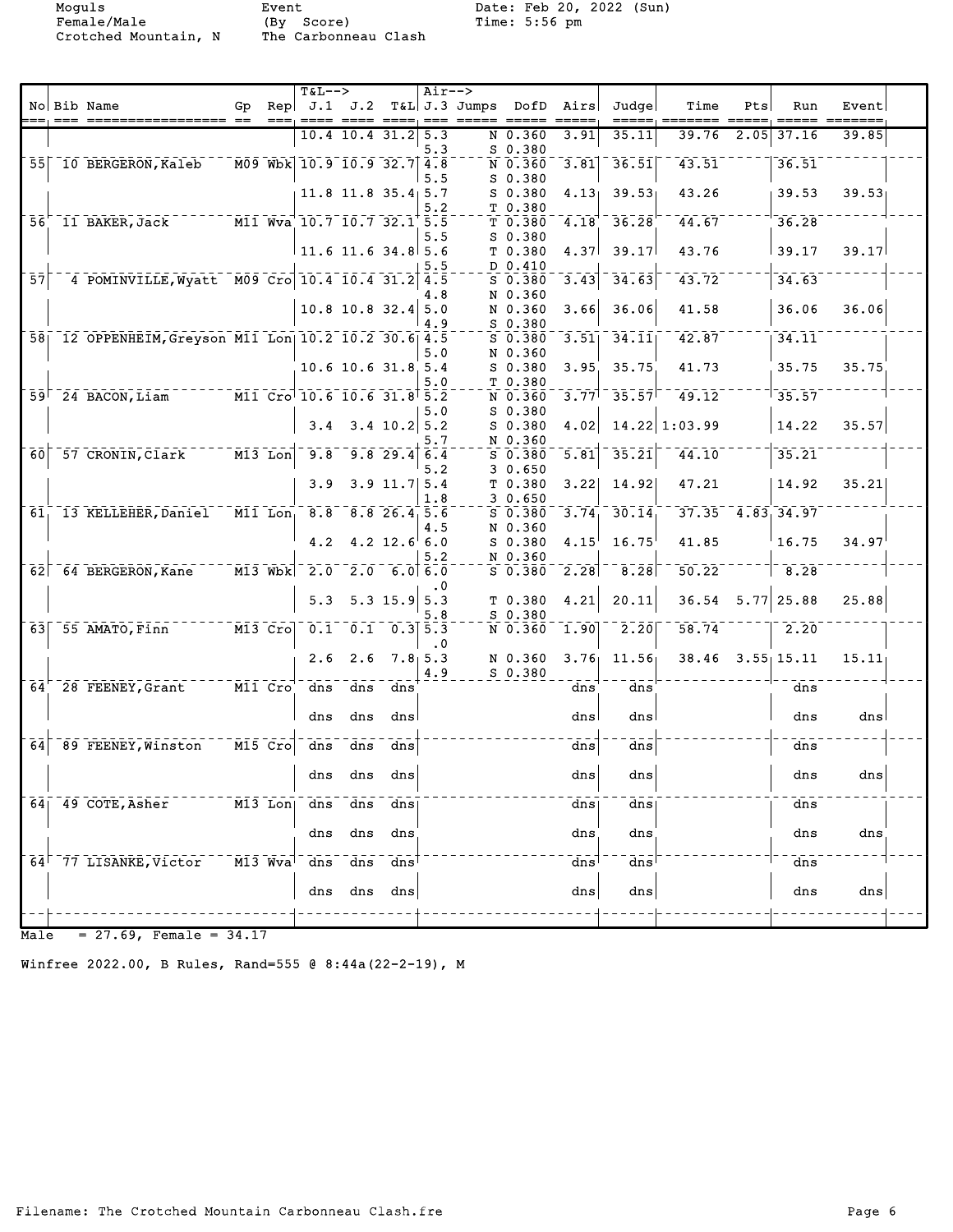Moguls Finals Date: Feb 20, 2022 (Sun) Female/Male (By Group Score) Time: 5:56 pm Crotched Mountain, N The Carbonneau Clash ------------------------------------------------------------------------------ No Bib# Name Gp Representing Score === ==== ================== == ============ ==================  $1<sub>1</sub>$  5 HEWITT, Lillian F09 Cro Crotched 46.83 2 7 CRONIN, Adalynn F09 Lon Loon 42.84 3 8 DIAMANTOPOULOS,Carol F09 Lon Loon 36.65 1 32 ROYALL, Brynn F11 Cva Carrabas 64.21 2 21 KELLEY, Amelia F11 Lon Loon 55.76 3 19 CARROLL,Ayla F11 Cro Crotched 55.09  $4$  36 RIOTTE, Penelope F11 Cva Carrabas  $53.37$ 5 25 PRESTON, Hazel F11 Lon Loon 51.34 6 22 HENSON, Anna F11 Cro Crotched 50.81 7 31 COOK, Merritt F11 Cva Carrabas 49.07 8<sup>1</sup> 20 COTHEY, Elsie F11 Lon Loon 42.89 -1|--47 WATERS, Kaleigh F13 Wva Watervil 71.58<br>-2|--60 BRYANT, Sage ------- F13 Cva Carrabas| 66.24<br>-3|--50 SATERS, Sage -------- F13 Cva Carrabas| 66.24 2 7 60 BRYANT, Sage F13 Cva Carrabas 66.24<br>- 3 78 DOWLING, Isabella F13 Cva Carrabas 66.21 78 DOWLING, Isabella F13 Cva Carrabas 66.21 4 75 GOULD, Avery F13 Lon Loon 59.86 5 72 CIANCHETTE, Anna F13 Cva Carrabas 57.52 6 52 DIAMANTOPOULOS, Eliza F13 Lon Loon 55.08 7 66 IRWIN,Adelyn F13 Wbk Whalebac 52.79 8 63 ROTHE, Annah F13 Cva Carrabas 52.18<br>8 63 ROTHE, Annah F13 Cva Carrabas 52.18<br>8 63 OPPENHEIM, Brooke F13 Lon Loon 9 73 OPPENHEIM, Brooke F13 Lon Loon 52.10<br>76 OPPENHEIM, Brooke F13 Lon Loon 52.10 10 62 CARRIERE, Dani F13 Wbk Whalebac 51.77 11 - 74 O'NEILL, Cara FII F13 Wva Watervil 50.50<br>12 - 80 WHITE, Taylor F13 Spe Mount Su 42.54 12 80 WHITE, Taylor F13 Spe Mount Su 42.54<br>13 45 VAN METER, Saskia F13 Lon Loon 41.41 15 VAN METER, Saskia F13 Lon Loon - 41.41 14 51 SAVITCH, Eve F13 Cro Crotched 38.48 15 44 KELLOGG, Somers F13 Spe Mount Su<sup>+</sup> 32.56 16 46 CAOLA, Noelle F13 Gould Academ dns 1 92 PELLERIN, Abigail F15 Cva Carrabas 63.26 2 91 ACKERMAN, Kelsey F15 Lon Loon 60.72 1 6 STRUGATSKIY, Coburn M09 Gould Academ 54.62 2 9 BALCOMBE, Owen M09 Cro Crotched 39.85<br>
3 - 10 BERGERON, Kaleb M09 Wbk Whalebac 39.53 3 10 BERGERON, Kaleb M09 Wbk Whalebac 39.53 4 4 POMINVILLE, Wyatt M09 Cro Crotched 36.06 1 17 HEWITT, Samuel M11 Cro Crotched 55.85 2 39 SKILLINGS, Jack M11 Wva Watervil 55.79 3 18 SAVAGE, Brooks M11 Cva Carrabas 53.61 4 16 JUNG, Chael M11 Cva Carrabas 52.24 5 40 CUNDIFF, Samson M11 Wva Watervil 50.83 6 27 CIANCHETTE, Marco M11 Cva Carrabas 49.51 7 33 CARTER,Jackson M11 Lon Loon 48.26 8 30 DINSMORE, Brooks M11 Cva Carrabas<sup>1</sup> 48.04 9 35 COLEMAN, Cannon M11 Cva Carrabas 46.45 10 15 CRONIN, Grady M11 Lon Loon 46.25 11 14 TOSSELL, Caleb M11 Cro Crotched 43.65 12 37 LEFEBVRE, Max M11 Spe Mount Su 43.01 13 29 HAYNER,Tyson M11 Cva Carrabas 42.97 14 34 BALCOMBE,Dylan M11 Cro Crotched 42.46 15<sup>1</sup> 38 BEAN, Samuel M11 Spe Mount Su<sup>1</sup> 42.05 16 23 SEGAL, Max M11 Spe Mount Su 41.57 17 41 MARINO, Leo M11 Spe Mount Sul 40.46

------------------------------------------------------------------------------